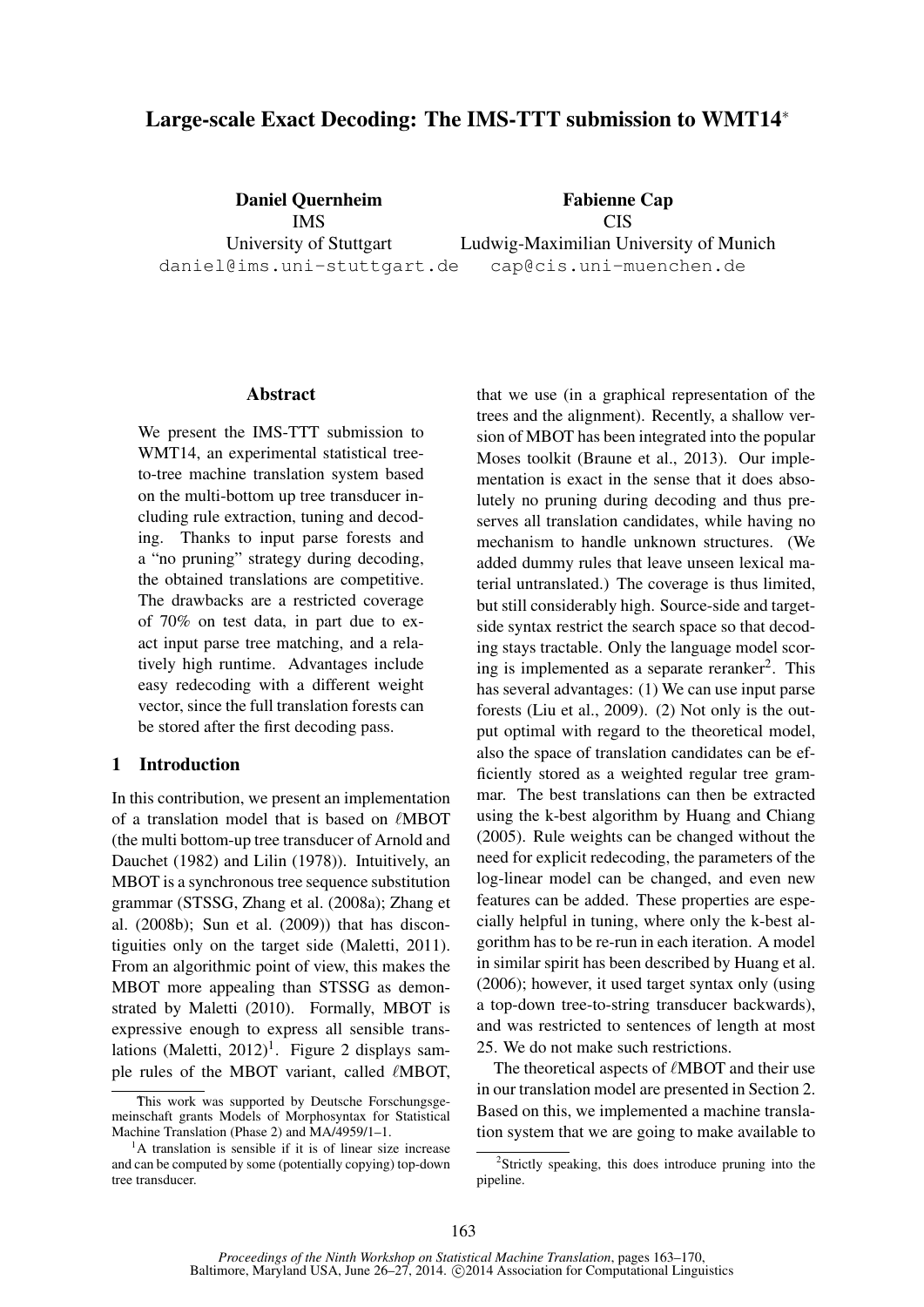the public. Section 4 presents the most important components of our  $\ell$ MBOT implementation, and Section 5 presents our submission to the WMT14 shared translation task.

## 2 Theoretical Model

In this section, we present the theoretical generative model that is used in our approach to syntaxbased machine translation: the multi bottom-up tree transducer (Maletti, 2011). We omit the technical details and give graphical examples only to illustrate how the device works, but refer to the literature for the theoretical background. Roughly speaking, a local multi bottom-up tree transducer  $(\ell M$ BOT) has rules that replace one nonterminal symbol  $N$  on the source side by a tree, and a sequence of nonterminal symbols on the target side linked to N by one tree each. These trees again have linked nonterminals, thus allowing further rule applications.

Our *l*MBOT rules are obtained automatically from data like that in Figure 1. Thus, we (word) align the bilingual text and parse it in both the source and the target language. In this manner we obtain sentence pairs like the one shown in Figure 1. To these sentence pairs we apply the rule extraction method of Maletti (2011). The rules extracted from the sentence pair of Figure 1 are shown in Figure 2. Note the discontiguous alignment of *went* to *ist* and *gegangen*, resulting in discontiguous rules.

The application of those rules is illustrated in Figure 3 (a *pre-translation* is a pair consisting of a source tree and a sequence of target trees). While it shows a synchronous derivation, our main use case of *l*MBOT rules is *forward application* or *input restriction*, that is the calculation of all target trees that can be derived given a source tree. For a given synchronous derivation  $d$ , the source tree generated by d is  $s(d)$ , and the target tree is  $t(d)$ . The yield of a tree is the string obtained by concatenating its leaves.

Apart from  $\ell$ MBOT application to input trees, we can even apply  $\ell$ MBOT to *parse forests* and even *weighted regular tree grammars* (RTGs) (Fülöp and Vogler, 2009). RTGs offer an efficient representation of weighted forests, which are sets of trees such that each individual tree is equipped with a weight. This representation is even more efficient than packed forests (Mi et al., 2008) and moreover can represent an infinite number of weighted trees. The most important property that we utilize is that the output tree language is regular, so we can represent it by an RTG (cf. preservation of regularity (Maletti, 2011)). Indeed, every input tree can only be transformed into finitely many output trees by our model, so for a given finite input forest (which the output of the parser is) the computed output forest will also be finite and thus regular.

## 3 Translation Model

Given a source language sentence e and corresponding weighted parse forest  $F(e)$ , our translation model aims to find the best corresponding target language translation  $\hat{g}$ ;<sup>3</sup> i.e.,

$$
\hat{g} = \arg \max_g p(g|e) .
$$

We estimate the probability  $p(q|e)$  through a loglinear combination of component models with parameters  $\lambda_m$  scored on the derivations d such that the source tree of  $d$  is in the parse forest of  $e$  and the yield of the target tree reads g. With

$$
D(e,g) = \{d \mid s(d) \in F(e) \text{ and } \text{yield}(t(d)) = g\},
$$

we thus have: <sup>4</sup>

$$
p(g|e) \propto \sum_{d \in D(e,g)} \prod_{m=1}^{11} h_m(d)^{\lambda_m}
$$

Our model uses the following features  $h_m(\cdot)$  for a derivation:

- (1) Translation weight normalized by source root symbol
- (2) Translation weight normalized by all root symbols
- (3) Translation weight normalized by leaves on the source side
- (4) Lexical translation weight source  $\rightarrow$  target
- (5) Lexical translation weight target  $\rightarrow$  source
- (6) Target side language model:  $p(q)$
- (7) Number of words in g
- (8) Number of rules used in the derivation
- (9) Number of gaps in the target side sequences
- (10) Penalty for rules that have more lexical material on the source side than on the target side or vice versa (absolute value)

<sup>&</sup>lt;sup>3</sup>Our main translation direction is English to German.

<sup>&</sup>lt;sup>4</sup>While this is the clean theoretical formulation, we make two approximations to  $D(e, q)$ : (1) The parser we use returns a pruned parse forest. (2) We only sum over derivations with the same target sentence that actually appear in the k-best list.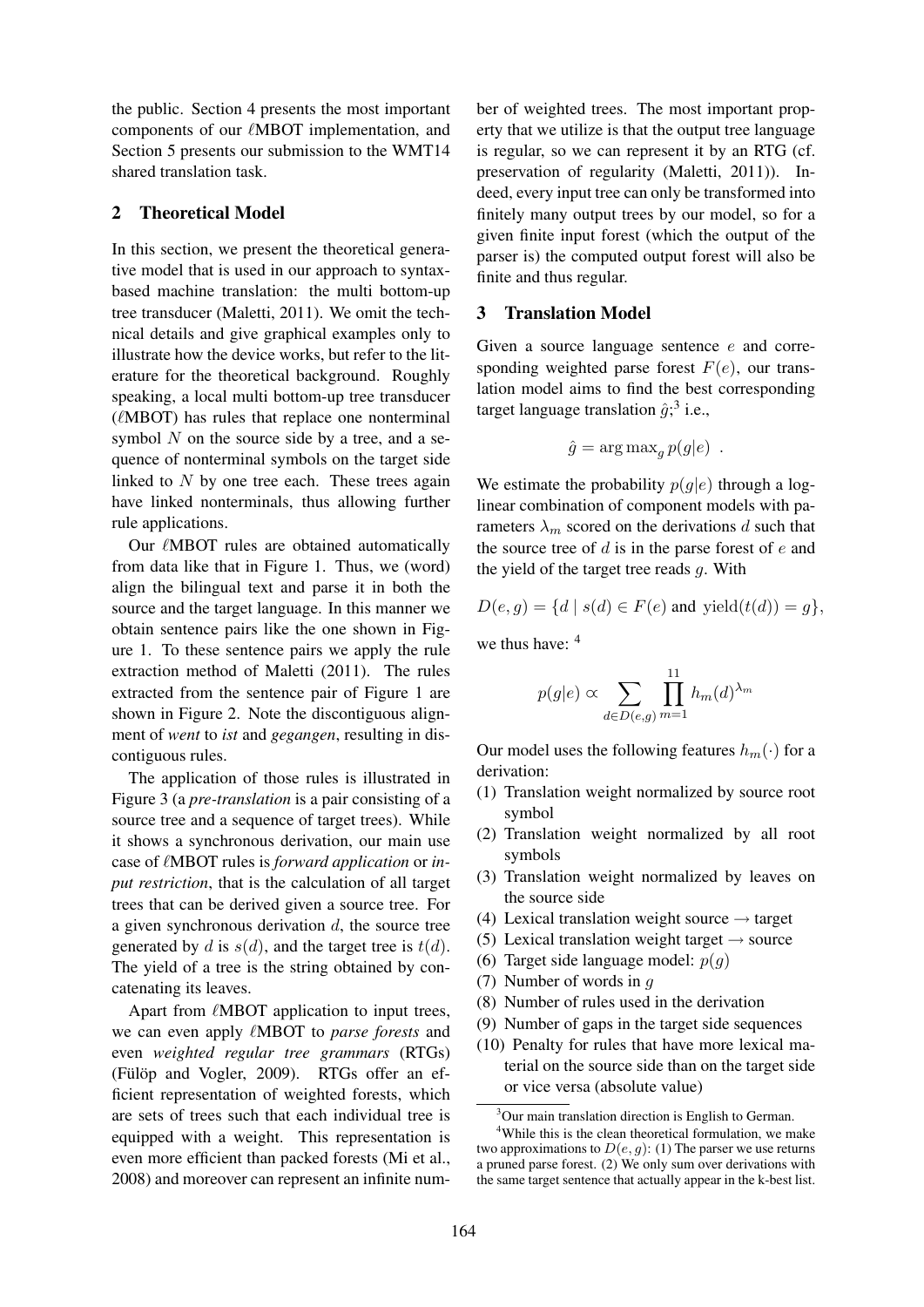

Figure 1: Aligned parsed sentences.



Figure 2: Extracted rules.

(11) Input parse tree probability assigned to  $s(t)$ by the parser of  $e$ 

The rule weights required for (1) are relative frequencies normalized over all extracted rules with the same root symbol on the left-hand side. In the same fashion the rule weights required for (2) are relative frequencies normalized over all rules with the same root symbols on both sides. The lexical weights for (4) and (5) are obtained by multiplying the word translations  $w(g_i|e_j)$  [respectively,  $w(e_j | g_i)$ ] of lexically aligned words  $(g_i, e_j)$ across (possibly discontiguous) target side sequences.<sup>5</sup> Whenever a source word  $e_i$  is aligned to multiple target words, we average over the word translations:<sup>6</sup>

$$
h_4(d)
$$
  
= 
$$
\prod_{\substack{\text{lexical item} \\ e \text{ occurs in } s(d)}} \text{average } \{w(g|e) \mid g \text{ aligned to } e\}
$$

### 4 Implementation

Our implementation is very close to the theoretical model and consists of several independent components, most of which are implemented in Python. The system does not have any dependencies other than the need for parsers for the source and target language, a word alignment tool and optionally an implementation of some tuning algorithm. A schematic depiction of the training and decoding pipeline can be seen in Figure 4.

Rule extraction From a parallel corpus of which both halves have been parsed and word aligned, multi bottom-up tree transducer rules are extracted according to the procedure laid out in (Maletti, 2011). In order to handle unknown words, we add dummy identity translation rules for lexical material that was not present in the training data.

Translation model building Given a set of rules, translation weights (see above) are computed for each unique rule. The translation model is then converted into a source, a weight and a target model. The source model (an RTG represented in an efficient binary format) is used for decoding and maps input trees to trees over rule identifiers representing derivations. The weight model and the target model can be used to reconstruct the weight and the target realization of a given derivation.

<sup>&</sup>lt;sup>5</sup>The lexical alignments are different from the links used to link nonterminals.

<sup>&</sup>lt;sup>6</sup>If the word  $e_j$  has no alignment to a target word, then it is assumed to be aligned to a special NULL word and this alignment is scored.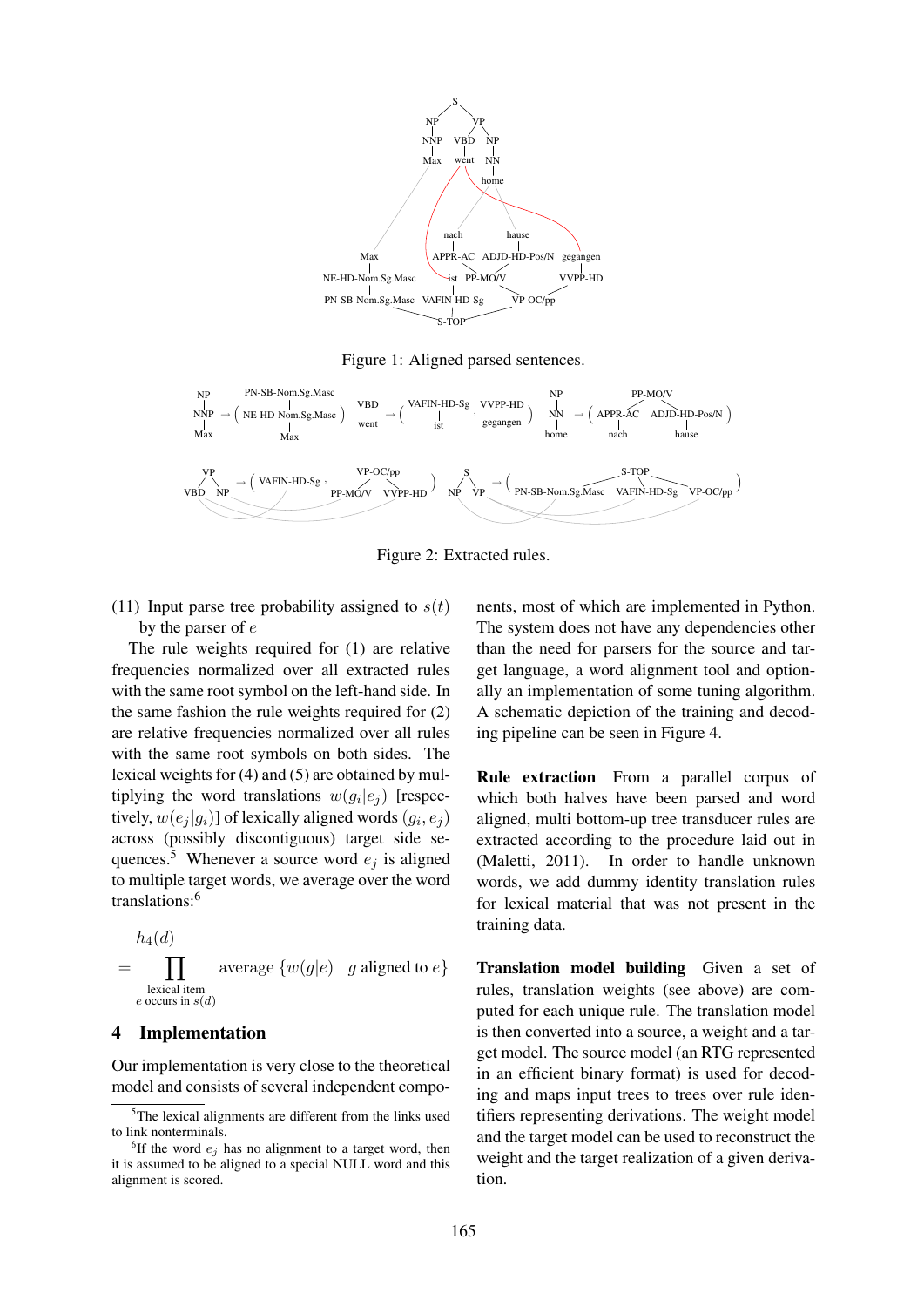

Figure 3: Synchronous rule application.



Figure 4: Our machine translation system.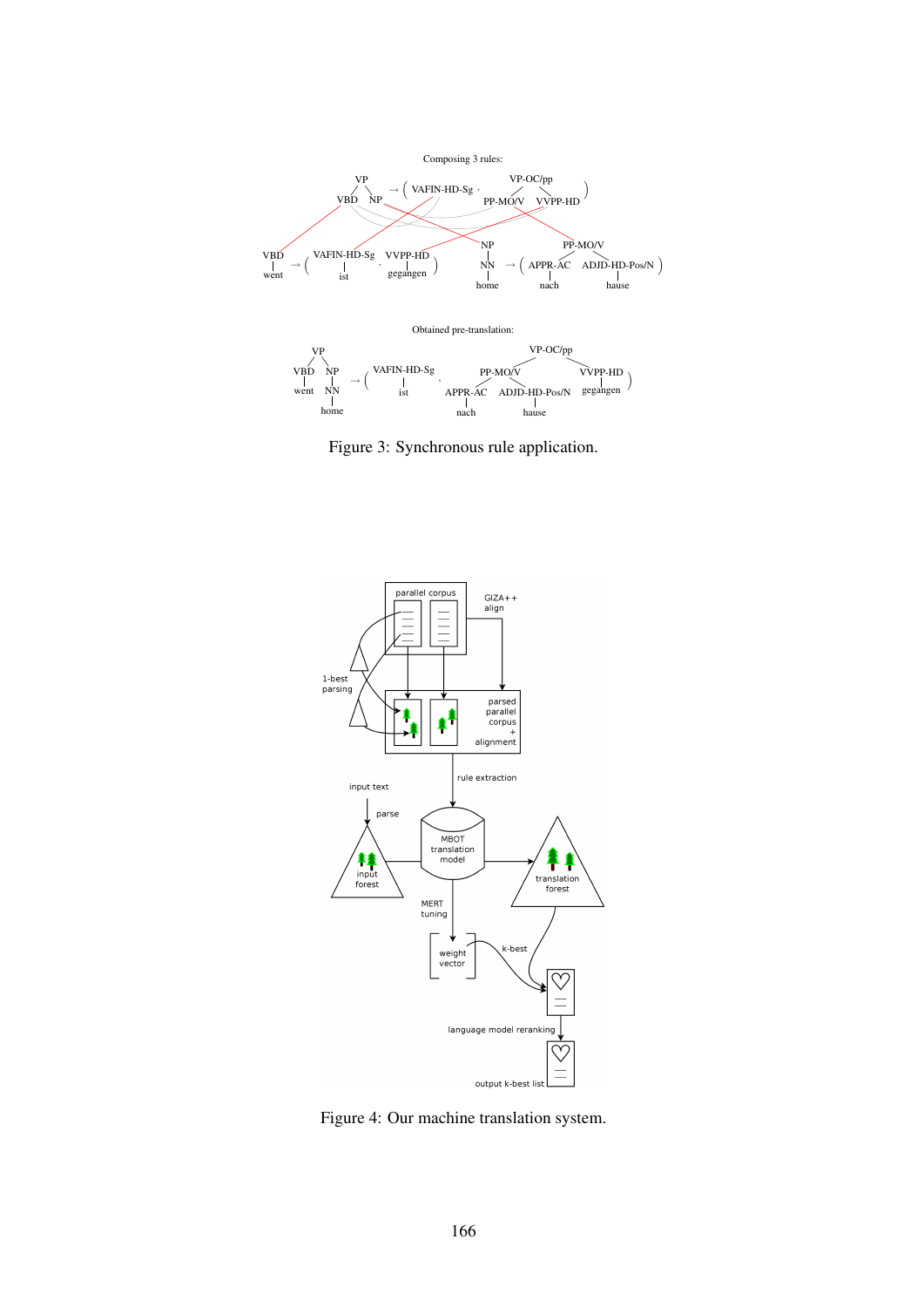Decoder The decoder transforms a forest of input sentence parse trees to a forest of translation derivations by means of forward application. These derivations are trees over the set of rules (represented by rule identifiers). One of the most useful aspects of our model is the fact that decoding is completely independent of the weights, as no pruning is performed and all translation candidates are preserved in the translation forest. Thus, even after decoding, the weight model can be changed, augmented by new features, etc.; even the target model can be changed, e.g. to support parse tree output instead of string output. In all of our experiments, we used string output, but it is conceivable to use other realizations. For instance, a syntactic language model could be used for output tree scoring. Also, recasing is extremely easy when we have part-of-speech tags to base our decision on (proper names are typically uppercase, as are all nouns in German).

Another benefit of having a packed representation of all candidates is that we can easily check whether the reference translation is included in the candidate set ("force decoding"). The freedom to allow arbitrary target models that rewrite derivations is related to current work on interpreted regular tree grammars (Koller and Kuhlmann, 2011), where arbitrary algebras can be used to compute a realization of the output tree.

k-best extractor From the translation derivation RTGs, a k-best list of derivations can be extracted (Huang and Chiang, 2005) very efficiently. This is the only step that has to be repeated if the rule weights or the parameters of the log-linear model change. The derivations are then mapped to target language sentences (if several derivations realize the same target sentence, their weights are summed) and reranked according to a language model (as was done in Huang et al. (2006)). This is the only part of the pipeline where we deviate from the theoretical log-linear model, and this is where we might make search errors. In principle, one could integrate the language model by intersection with the translation model (as the stateful MBOT model is closed under intersection with finite automata), but this is (currently) not computationally feasible due to the size of models.

Tuning Minimum error rate training (Och, 2003) is implemented using  $Z-MERT<sup>7</sup>$  (Zaidan,

2009). A set of source sentences has to be (forest- )parsed and decoded; the translation forests are stored on disk. Then, in each iteration of Z-MERT, it suffices to extract k-best lists from the translation forests according to the current weight vector.

## 5 WMT14 Experimental setup

We used the training data that was made available for the WMT14 shared translation task on English-German<sup>8</sup>. It consists of three parallel corpora (1.9M sentences of European parliament proceedings, 201K sentences of newswire text, and 2M sentences of web text) and additional monolingual news data for language model training.

The English half of the parallel data was parsed using Egret<sup>9</sup> which is a re-implementation of the Berkeley parser (Petrov et al., 2006). For the German parse, we used the BitPar parser (Schmid, 2004; Schmid, 2006). The BitPar German grammar is highly detailed, which makes the syntactic information contained in the parses extremely useful. Part-of-speech tags and category label are augmented by case, number and gender information, as can be seen in the German parse tree in Figure 1. We only kept the best parse for each sentence during training. After parsing, we prepared three versions of the German corpus: a) RAW, with no morphological post-processing; b) UNSPLIT, using SMOR, a rule-based morphological analyser (Schmid et al., 2004), to reduce words to their base form; c) SPLIT, using SMOR to reduce words to their base form and split compound nouns. After translation, compounds were merged again, and words were re-inflected. Previous experiments using SMOR to lemmatise and split compounds in phrase-based SMT showed improved translation performances, see (Cap et al., 2014a) for details.

We then trained three 5-gram language models on monolingual data using KenLM<sup>10</sup> (Heafield, 2011; Heafield et al., 2013 to appear) for the three setups. For SPLIT and UNSPLIT, we were only able to use the German side of the parallel data, since parsing is a prerequisite for our morphological post-processing and we did not have the resources to parse more data. For RAW, we additionally used the monolingual German data

<sup>7</sup>http://cs.jhu.edu/˜ozaidan/zmert/

<sup>8</sup>http://www.statmt.org/wmt14/

translation-task.html

<sup>9</sup>https://sites.google.com/site/

zhangh1982/egret <sup>10</sup>http://kheafield.com/code/kenlm/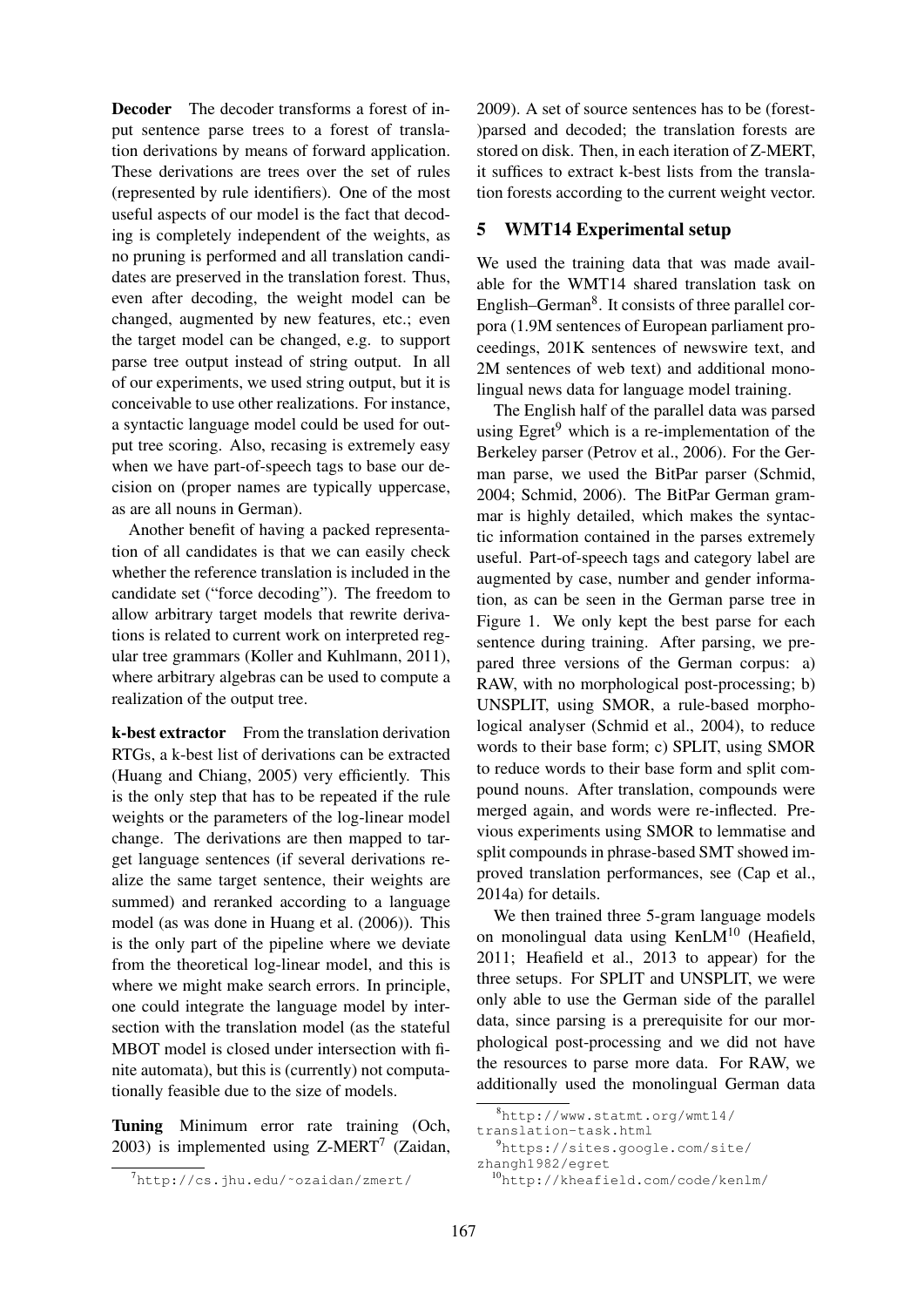| system       | <b>BLEU</b> | <b>BLEU-cased</b> | <b>TER</b> |
|--------------|-------------|-------------------|------------|
| <b>RAW</b>   | 17.0        | 16.4              | .770       |
| UNSPLIT      | 16.4        | 15.8              | .773       |
| <b>SPLIT</b> | 16.3        | 15.7              | .773       |

Table 1: BLEU and TER scores of the submitted systems.

that was distributed for the shared task. Word alignment for all three setups was achieved using  $GIZA++<sup>11</sup>$ . As usual, we discarded sentence pairs where one sentence was significantly longer than the other, as well as those that were too long or too short.

For tuning, we chose the WMT12 test set (3,003 sentences of newswire text), available as part of the development data for the WMT13 shared translation task. Since our system had limited coverage on this tuning set, we limited ourselves to the first a subset of sentences we could translate.

When translating the test set, our models used parse trees delivered by the Egret parser. After translation, recasing was done by examining the output syntax tree, using a simple heuristics looking for nouns and sentence boundaries. Since coverage on the test set was also limited, we used the systems as described in (Cap et al.,  $2014b$ )<sup>12</sup> as a fallback to translate sentences that our system was not able to translate.

### 6 Results

We report the overall translation quality, as listed on http://matrix.statmt.org/, measured using BLEU (Papineni et al., 2002) and TER (Snover et al., 2006), in Table 1.

We assume that the poor performance of UN-SPLIT and SPLIT compared to RAW is due to the fact that we use a significantly smaller language model (as explained above) for these two settings. A detailed analysis will follow after the end of the manual evaluation period.

## 7 Conclusion and further work

We presented our submission to the WMT14 shared translation task based on a novel, promising "full syntax, no pruning" tree-to-tree approach to statistical machine translation, inspired by Huang et al. (2006). There are, however, still major drawbacks and open problems associated with our approach. Firstly, the coverage can still be significantly improved. In these experiments, our model was able to translate only 70% of the test sentences. To some extent, this number can be improved by providing more training data. Also, more rules can be extracted if we not only use the best parse for rule extraction, but multiple parse trees, or even switch to forest-based rule extraction (Mi and Huang, 2008). Finally, the size of the input parse forest plays a role. For instance, if we only supply the best parse to our model, translation will fail for approximately half of the input.

However, there are inherent coverage limits. Since our model is extremely strict, it will never be able to translate sentences whose parse trees contain structures it has never seen before, since it has to match at least one input parse tree exactly. While we implemented a simple solution to handle unknown words, the issue with unknown structures is not so easy to solve without breaking the otherwise theoretically sound approach. Possibly, glue rules can help.

The second drawback is runtime. We were able to translate about 15 sentences per hour on one processor. Distributing the translation task on different machines, we were able to translate the WMT14 test set (10k sentences) in roughly four days. Given that the trend goes towards parallel programming, and considering the fact that our decoder is written in the rather slow language Python, we are confident that this is not a major problem. We were able to run the whole pipeline of training, tuning and evaluation on the WMT14 shared task data in less than one week. We are currently investigating whether  $A^*$  k-best algorithms (Pauls and Klein, 2009; Pauls et al., 2010) can help to guide the translation process while maintaining optimality.

Thirdly, currently the language model is not integrated, but implemented as a separate reranking component. We are aware that this might introduce search errors, and that an integrated language model might improve translation quality (see e.g. Chiang (2007) where 3–4 BLEU points are gained by LM integration). Some research on this topic already exists, e.g. (Rush and Collins, 2011) who use dual decomposition, and (Aziz et al., 2013) who replace intersection with an upper bound which is easier to compute.

<sup>11</sup>https://code.google.com/p/giza-pp/

 $12$ We use raw as described in (Cap et al., 2014b) as a fallback for RAW, RI for UNSPLIT and CoRI for SPLIT.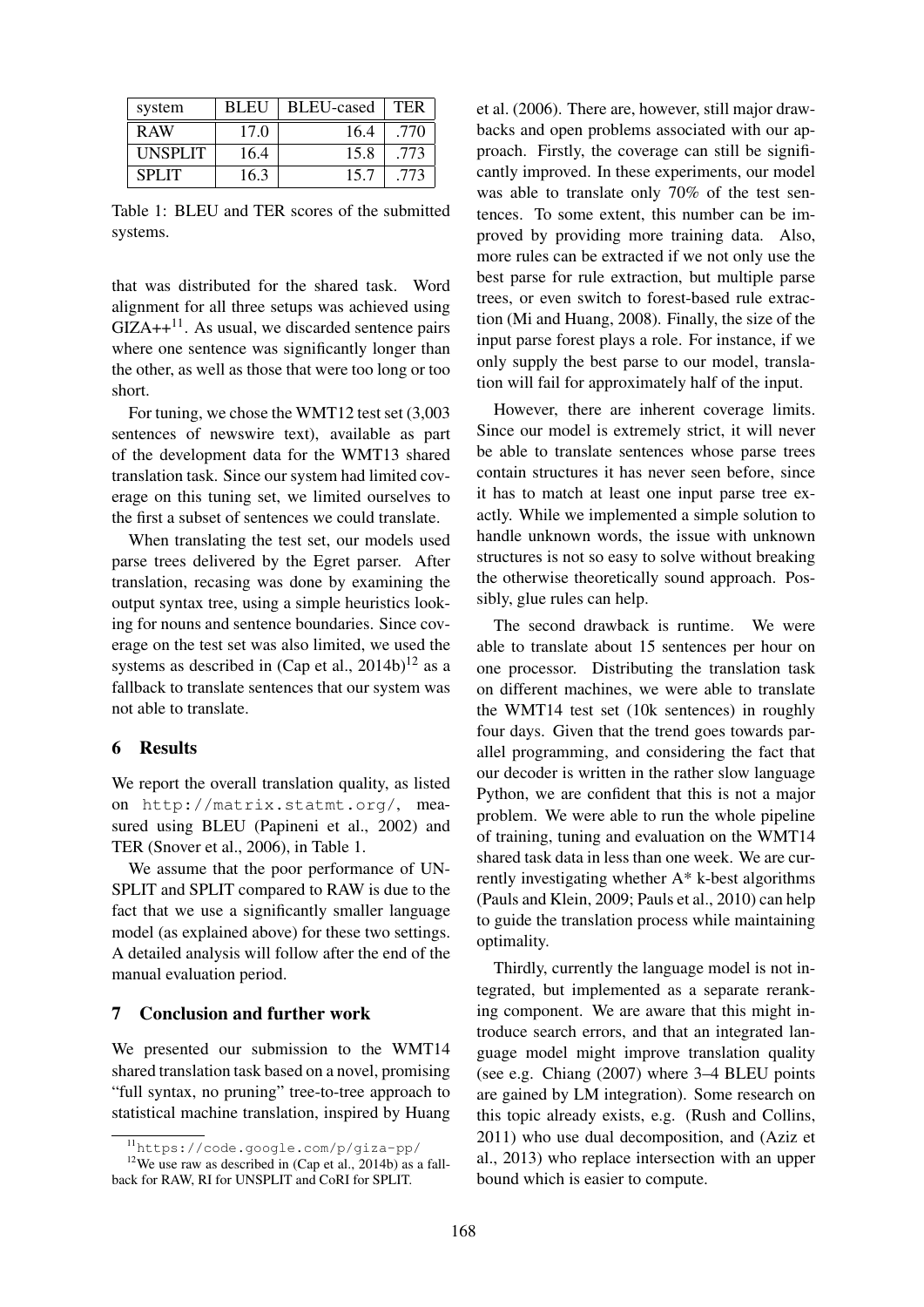#### References

- André Arnold and Max Dauchet. 1982. Morphismes et bimorphismes d'arbres. *Theoret. Comput. Sci.*, 20(1):33–93.
- Wilker Aziz, Marc Dymetman, and Sriram Venkatapathy. 2013. Investigations in exact inference for hierarchical translation. In *Proc. 8th WMT*, pages 472–483.
- Fabienne Braune, Nina Seemann, Daniel Quernheim, and Andreas Maletti. 2013. Shallow local multibottom-up tree transducers in statistical machine translation. In *Proc. 51th ACL*, pages 811–821.
- Fabienne Cap, Alexander Fraser, Marion Weller, and Aoife Cahill. 2014a. How to Produce Unseen Teddy Bears: Improved Morphological Processing of Compounds in SMT. In *Proc. 14th EACL*.
- Fabienne Cap, Marion Weller, Anita Ramm, and Alexander Fraser. 2014b. CimS – The CIS and IMS joint submission to WMT 2014 translating from English into German. In *Proc. 9th WMT*.
- David Chiang. 2007. Hierarchical phrase-based translation. *Computat. Linguist.*, 33(2):201–228.
- Zoltán Fülöp and Heiko Vogler. 2009. Weighted tree automata and tree transducers. In Manfred Droste, Werner Kuich, and Heiko Vogler, editors, *Handbook of Weighted Automata*, EATCS Monographs on Theoret. Comput. Sci., chapter 9, pages 313–403. Springer.
- Kenneth Heafield, Ivan Pouzyrevsky, Jonathan H. Clark, and Philipp Koehn. 2013 (to appear). Scalable modified Kneser-Ney language model estimation. In *Proc. 51st ACL*.
- Kenneth Heafield. 2011. KenLM: faster and smaller language model queries. In *Proc. 6th WMT*, pages 187–197.
- Liang Huang and David Chiang. 2005. Better k-best parsing. In *Proc. IWPT*, pages 53–64.
- Liang Huang, Kevin Knight, and Aravind Joshi. 2006. Statistical syntax-directed translation with extended domain of locality. In *Proc. 7th Conf. AMTA*, pages 66–73.
- Alexander Koller and Marco Kuhlmann. 2011. A generalized view on parsing and translation. In *Proc. IWPT*, pages 2–13.
- Eric Lilin. 1978. Une généralisation des transducteurs *d'états finis d'arbres: les S-transducteurs.* Thèse 3ème cycle, Université de Lille.
- Yang Liu, Yajuan Lü, and Qun Liu. 2009. Improving tree-to-tree translation with packed forests. In *Proc. 47th ACL*, pages 558–566.
- Andreas Maletti. 2010. Why synchronous tree substitution grammars? In *Proc. HLT-NAACL*, pages 876–884.
- Andreas Maletti. 2011. How to train your multi bottom-up tree transducer. In *Proc. 49th ACL*, pages 825–834.
- Andreas Maletti. 2012. Every sensible extended topdown tree transducer is a multi bottom-up tree transducer. In *Proc. HLT-NAACL*, pages 263–273.
- Haitao Mi and Liang Huang. 2008. Forest-based translation rule extraction. In *Proc. EMNLP*, pages 206– 214.
- Haitao Mi, Liang Huang, and Qun Liu. 2008. Forestbased translation. In *Proc. 46th ACL*, pages 192– 199. ACL.
- Franz Josef Och. 2003. Minimum error rate training in statistical machine translation. In *Proc. 41st ACL*, pages 160–167.
- Kishore Papineni, Salim Roukos, Todd Ward, and Wei jing Zhu. 2002. BLEU: a method for automatic evaluation of machine translation. In *Proc. 40th ACL*, pages 311–318.
- Adam Pauls and Dan Klein. 2009. K-best A\* parsing. In *Proc. 47th ACL*, pages 958–966.
- Adam Pauls, Dan Klein, and Chris Quirk. 2010. Topdown k-best A\* parsing. In *Proc. 48th ACL*, pages 200–204.
- Slav Petrov, Leon Barrett, Romain Thibaux, and Dan Klein. 2006. Learning accurate, compact, and interpretable tree annotation. In *Proc. COLING-ACL*, pages 433–440.
- Alexander M. Rush and Michael Collins. 2011. Exact decoding of syntactic translation models through lagrangian relaxation. In *Proc. 49th ACL*, pages 72– 82.
- Helmut Schmid, Arne Fitschen, and Ulrich Heid. 2004. SMOR: A German Computational Morphology Covering Derivation, Composition and Inflection. In *Proc. 4th LREC*.
- Helmut Schmid. 2004. Efficient parsing of highly ambiguous context-free grammars with bit vectors. In *Proc. 20th COLING*, pages 162–168.
- Helmut Schmid. 2006. Trace prediction and recovery with unlexicalized PCFGs and slash features. In *Proc. 44th ACL*.
- Matthew Snover, Bonnie Dorr, Richard Schwartz, Linnea Micciulla, and John Makhoul. 2006. A study of translation edit rate with targeted human annotation. In *Proc. AMTA*.
- Jun Sun, Min Zhang, and Chew Lim Tan. 2009. A noncontiguous tree sequence alignment-based model for statistical machine translation. In *Proc. 47th ACL*, pages 914–922.